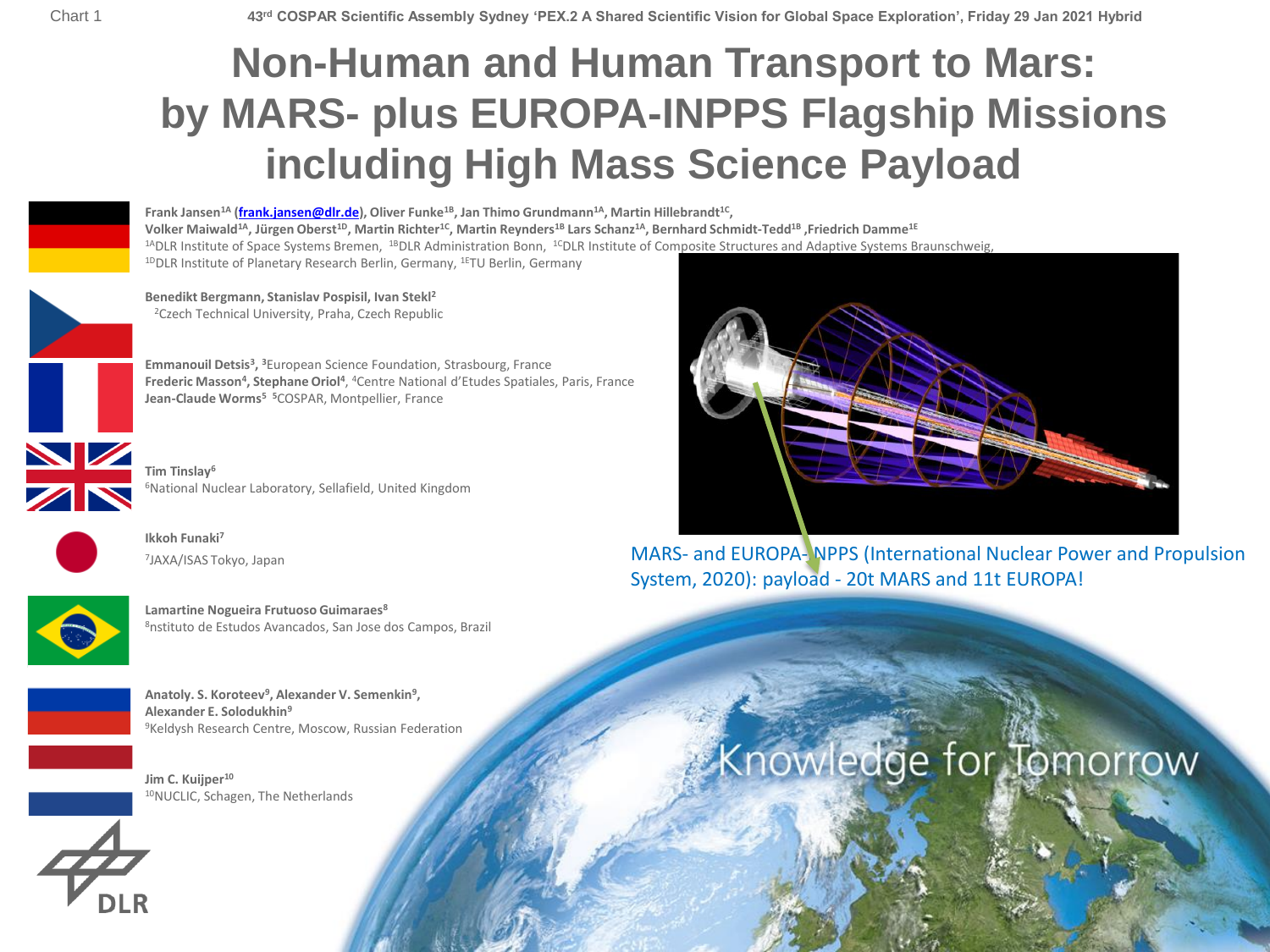# **Non-Human and Human Transport to Mars: MARS- plus EUROPA-INPPS Flagship**

**Summary Status INPPS Flagship:** 

- **Nuclear Electric Propulsion (DEMOCRITOS project and more): Russian 1MWel core, European/Russian subsystems, contributions - Brazil, Japan and USA,**
- **- 1992 UN principles: Nuclear Power Source in space – fulfilled and over-fulfilled,**
- **- INPPS 100 t total mass,**
- **11-20 t payload mass - scientific, commercial, communication**

### **International missions in interplanetary space:**

- **1. Mission - Non-Human INPPS Flagship (with only one Flagship): 2028 – 2034 Earth->Mars->Earth plus Earth->Jupiter/Europa**
- **2. Mission - Human INPPS Flagship (with the second Flagship): Earth->Mars->Earth**

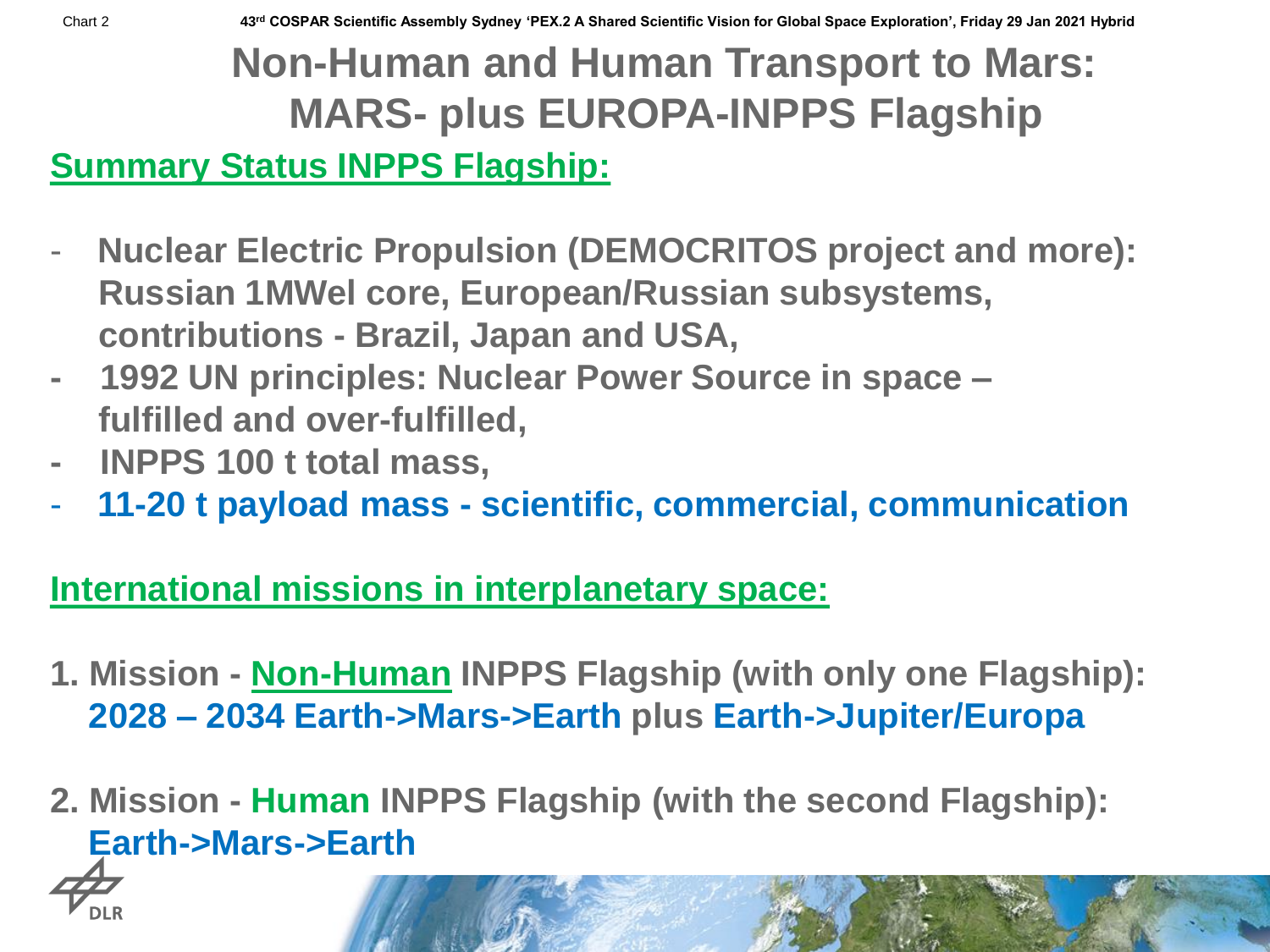Chart 3 **43rd COSPAR Scientific Assembly Sydney 'PEX.2 A Shared Scientific Vision for Global Space Exploration', Friday 29 Jan 2021 Hybrid**

# **Non-Human and Human Transport to Mars: Science Payload**

**Summary Status Science Payload:** 

## **Mars candidates:**

**VaMEx** (Valles Marineris Explorer)

**FAIM/GRIPS** (instrument package proposal to observe Mars atmospheric dynamics from hydroxyl airglow)

## **Europa candidate:**

**TRIPLE (**an ice melting probe with integrated nanoAUV payload)

#### **Here:**

**Invitation for scientific payload contributions – worldwide! For Mars/Jupiter/Europa, Earth, Sun, Cosmic Rays and Astro-/Particle-/Gravitational Physics! No problem: high mass science payload!**

## **Contact: frank.Jansen@dlr.de**